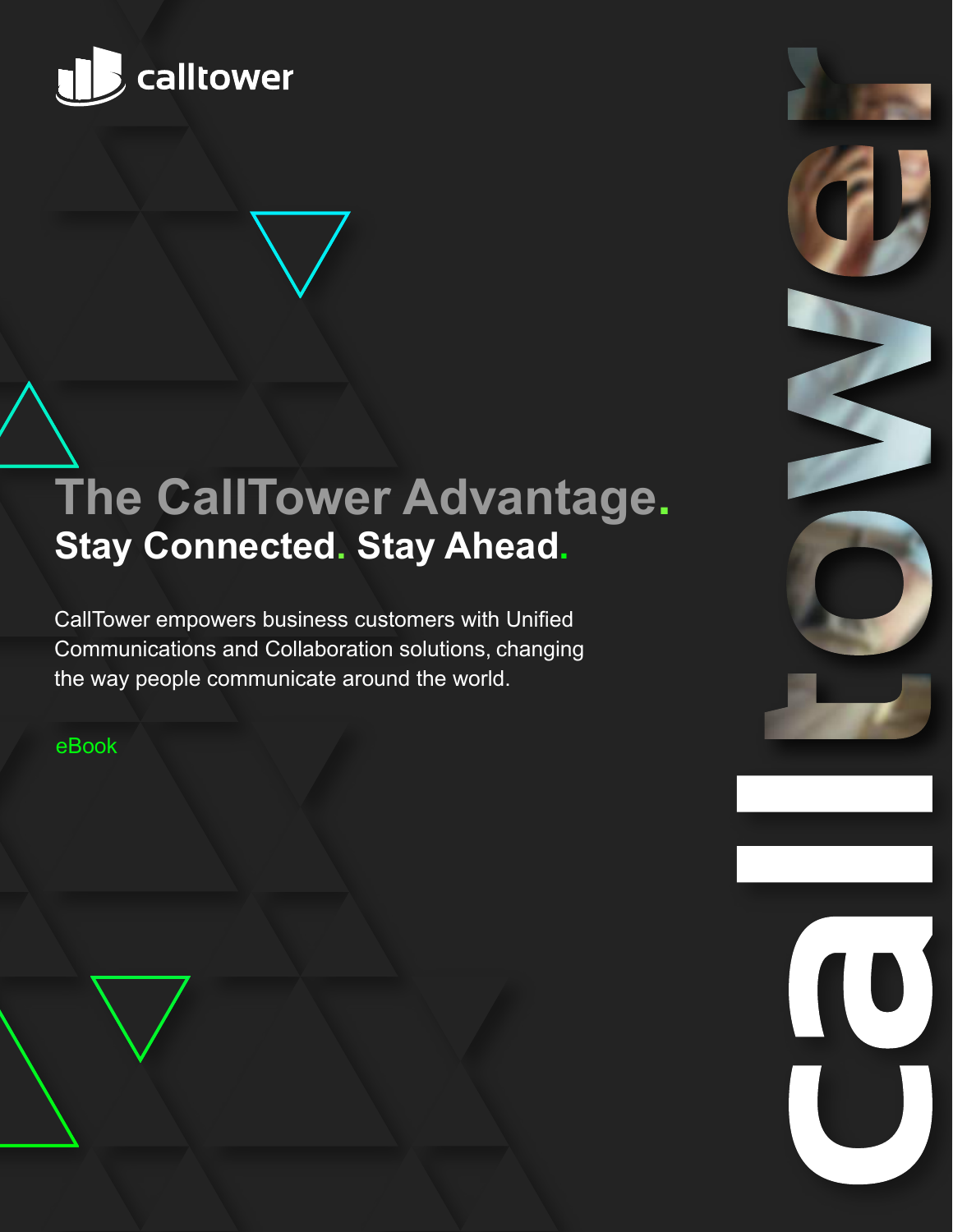# **Our mission is to enable people to easily connect...**

**The support and patronage of our customers gets us out of bed in the morning and inspires us to exceed expectations.**

Since its inception in 2002, CallTower has become a leading provider of cloud-based, enterprise-class Unified Communications solutions for growing organizations worldwide. CallTower provides, integrates and supports industry-leading, cloud-based, Unified Communications and Collaboration solutions, including Cisco® HCS and CUCM in a private cloud environment, Microsoft® Teams Direct Routing and Native Skype for Business, CT Cloud UCaaS, Office 365 and CT Cloud Meeting powered by Zoom for business customers.



**The CallTower Advantage. Stay Connected. Stay Ahead. eBook <b>.** 

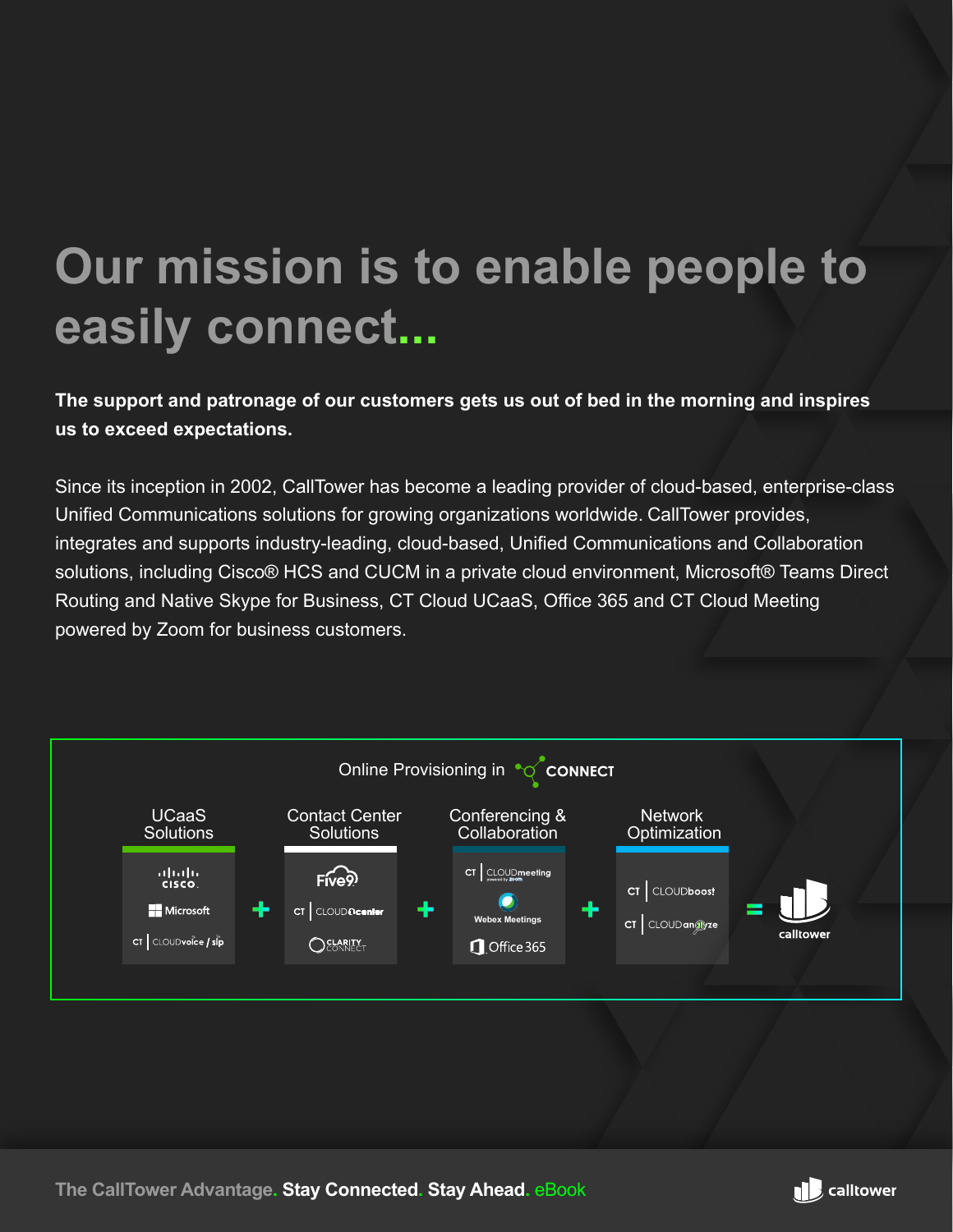## **Key UCaaS Integrations. Enterprise Quality - Feature-Rich Solutions.**

CallTower ensures that businesses reach their full communication potential and stay competitive, with the most advanced capabilities in today's quickly evolving marketplace. With easy to use business communication technology, we enhance strategic and business operational effectiveness by integrating paramount Unified Communications solutions while reducing overall cost in telecom spend.

## **UCaaS + Key UCaaS Integrations + Devices = Turnkey Solution** Contact Center CRM **Key UCaaS Integrations Devices** Desk Phones Soft Phones UC Analytics **Huddle Room Devices** CT Cloud Boost (SD-WAN) Large/Small Conference Room Devices **Conferencing** Synergy Operator Console ...and more

**GLOBAL REACH -** Expanded reach to more than 75 countries

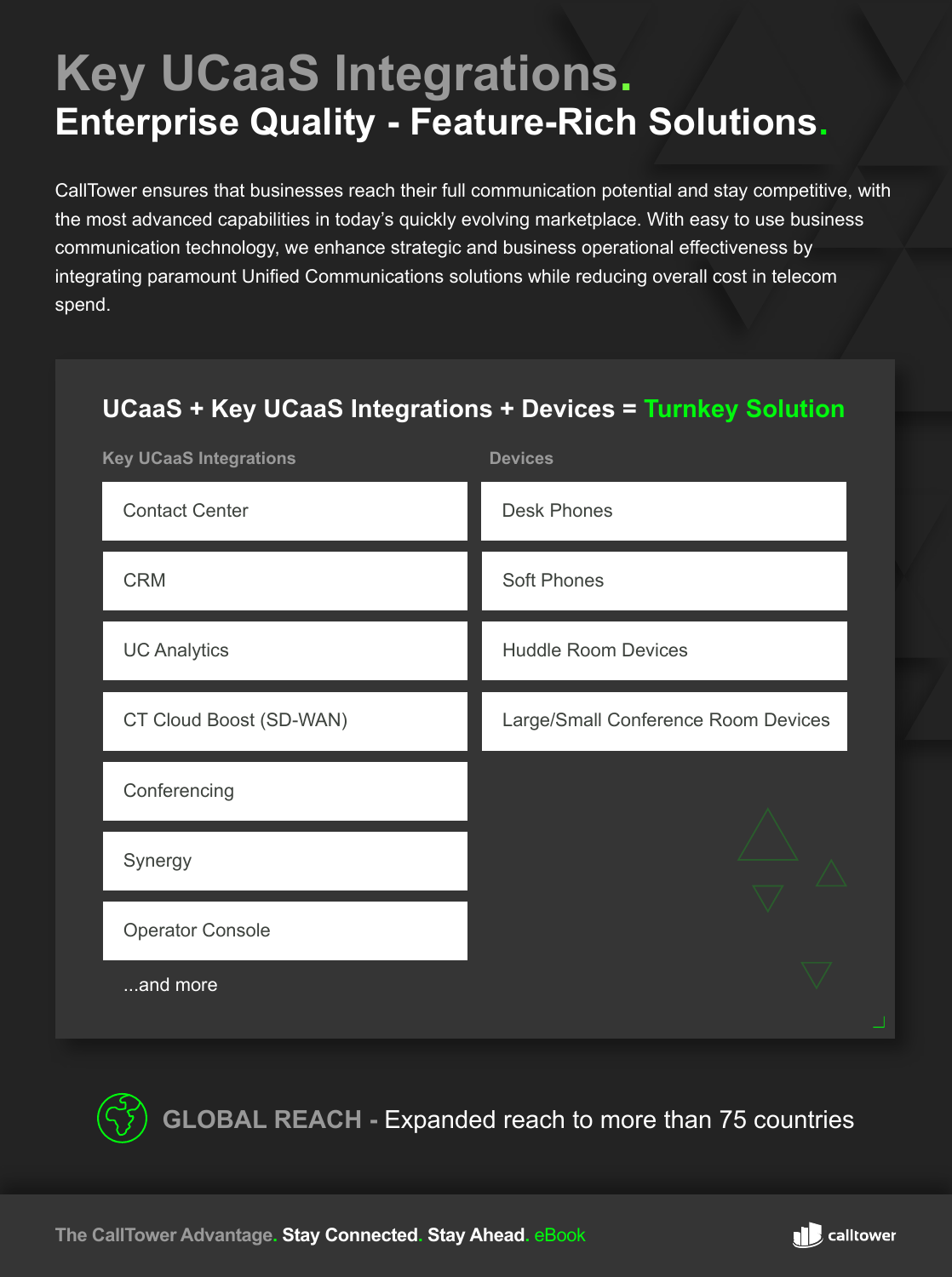#### WE ARE HERE TO HELP!

CallTower UCaaS solution experts are available 24/7/365 via phone, email and chat. We also have an array of helpful tips at uc.solutions to help you answer questions fast.



## **The CallTower Team. Our Customers Matter Most.**



#### DEDICATED CUSTOMER SERVICE

Our unmatched implementation, training and support teams have deployed and supported thousands of users, enabling solutions around the corner and across the globe. All projects receive a designated product manager who secures a seamless implementation and training success plan.



#### CUSTOMER SUCCESS TEAM

CallTower customers are further empowered by their Customer Success Team. This team works closely with the customers to deliver streamlined processes.

- $\blacksquare$ **Product Engineers** ensure solutions meet the needs of the customer today and looking forward.
- Solution Architects customize UCaaS design plans to achieve customers goals
- $\blacksquare$ **Project Management** delivers white-glove strategic management
- **Solution Training** ensures users receive training on-site, online, and/or  $\blacksquare$ on-demand. We offer training options that meet the needs of your growing company.
- Our **Account Managers** pick up right after your solutions are fully implemented. Our Account Managers are an extension of your IT team, working in-sync with your business as your dedicated resource.
- $\blacksquare$ **Reporting** UC Analytics through Connect delivered in real-time | Salesforce.com Integration for ticket

24/7/365 US-based **Support** for your CallTower solutions, including phones, equipment and contact center

#### CALLTOWER CONNECT

CallTower enables our Customers to manage rapidly changing technologies through Connect - a user-friendly portal, created and developed in-house. This proprietary system ensures our customers can administer services without expertise in any one technology or hiring outside consultants to manage their UCaaS platforms.

#### **Testimonial**

CallTower made the transition to Teams Direct Routing Phone System seamless for our users. By performing all the necessary setup in Office 365 prior to, and at the time of, the migration, and conducting training sessions for our users, they provided a real turnkey solution for our new phone system. - Allen Press, System Administrator Supervisor, Richard Wilhite



| <b>Admin/User Portal</b> | <b>Audio Conferencing</b> |
|--------------------------|---------------------------|
| <b>Voicemail</b>         | <b>Hunt Groups</b>        |
| <b>Password Sync</b>     | <b>Analytics</b>          |
| <b>Email</b>             | <b>Auto Attendants</b>    |
|                          |                           |

**The CallTower Advantage. Stay Connected. Stay Ahead.** eBook

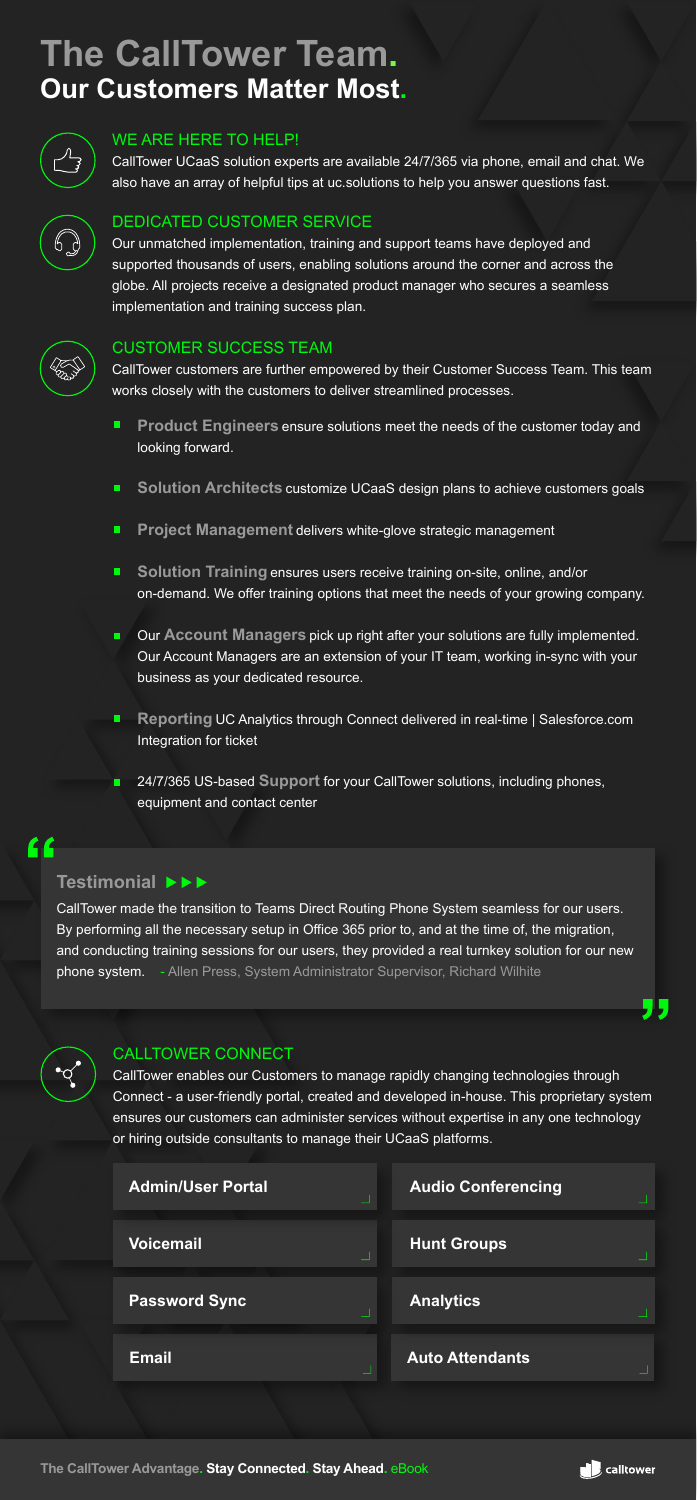## **CallTower's Partnerships. Which Solution Fits Best?**

### $(1)$ **CISCO**

**Partners since 2002 Certified Advanced Collaboration Architecture Specialized Partner Operating HCS version 11.5 1st to deploy CUCM in private cloud Running CUCM version 10.5 CCaaS integrations since 2010**



**Partners since 2008** 

**Microsoft Gold Partner Certified SPLA Partner** 

**Cloud Service Provider since 2014** 

**Teams Direct Routing** 

**Skype for Business Server 2019** 

**Top 100 CSP Growth - Four years running**



**Partners since 2002 Certified Advanced Collaboration Architecture Specialized Partner Operating HCS version 11.5 1st to deploy CUCM in private cloud Running CUCM version 10.5 CCaaS integrations since 2010**

**CallTower enhances our clients' strategic and operational capabilities by integrating VoIP service, mobile applications, email hosting, unified messaging, instant messaging, audio, web and video conferencing, collaboration tools, contact center, cloud services and global networks solutions into one reliable platform.**

### **Strategic Partnerships.**



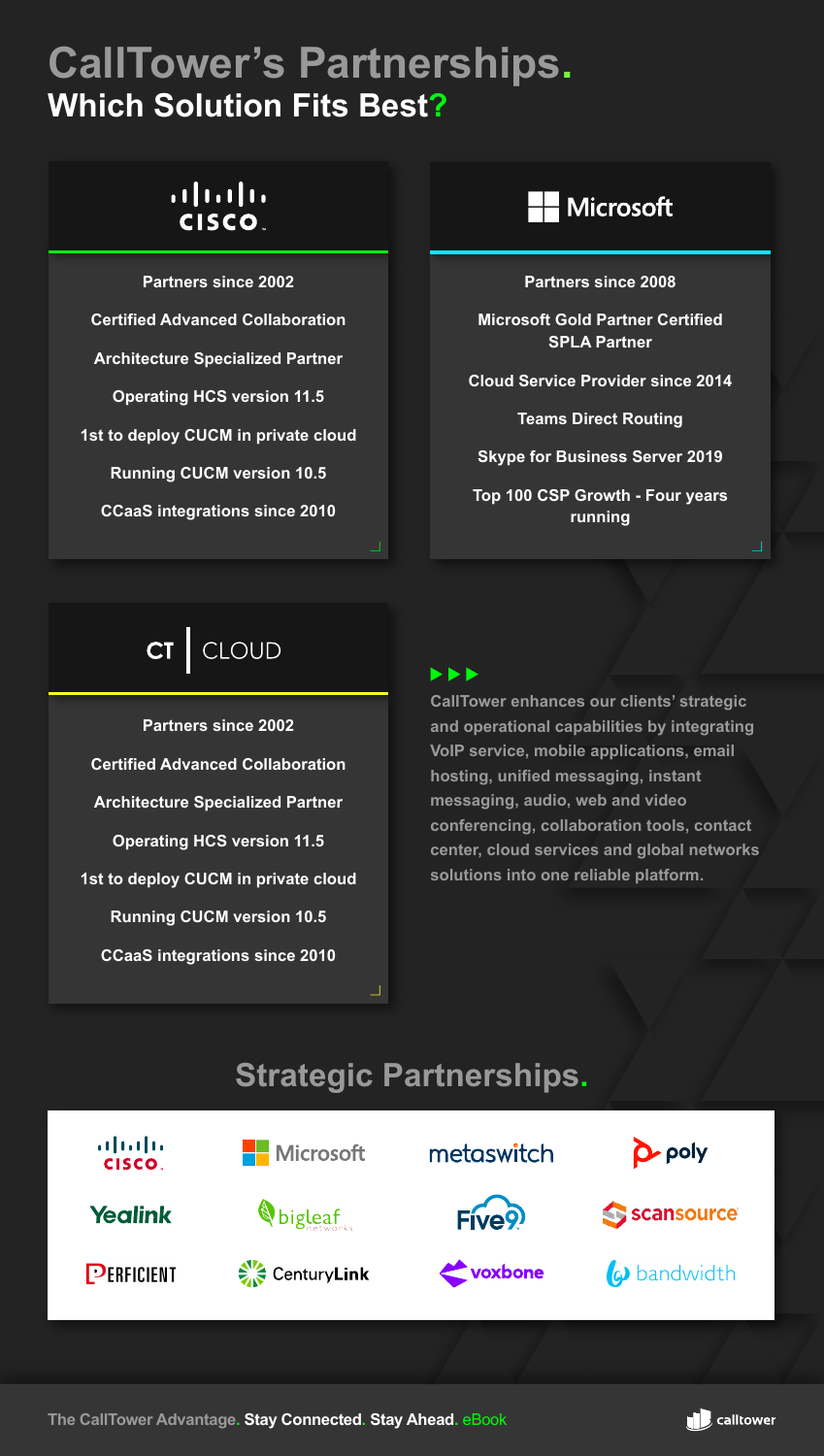## **CallTower's Network. Robust & Redundant Global Network.**

We provide the service, manage the network upgrades and integrate the technology and applications into your business with around the clock monitoring by our Network Operations Centers. With a robust global network offering redundant connections through leading providers, CallTower can connect to almost any place at any time. We also provide Multi-Protocol Label Switching (MPLS), dedicated lines and global Session Initiated Protocol (SIP) Trunks all with 24x7x365 monitored services to ensure maximum uptime and available dynamic application failover.

## **Dynamic Voice Redundancy Solutions.**



Outages and downtime cost you time and money. **You deserve multiple paths to ensure 100% voice uptime.** CallTower's expanding offering includes a wide range of circuit providers to offer carrier diverse flexibility and peace of mind.

#### CLOUDboos!  $cr$

CallTower's CT Cloud Boost delivers higher quality network performance by optimizing thousands of cloud-based applications, including UCaaS, Salesforce.com and Dynamics. CT Cloud Boost maintains the quality and experience of real-time applications improving overall network performance.

### **CallTower's Revenue Growth.**



### <u>"</u>

#### **Testimonial**

To replace our current system would have been \$300,000 CapEx plus we were spending \$25,000 monthly on calling plans. With CallTower, we invested \$15,000 on our monthly recurring license model. - Anthony Lopez, Tourneau, Senior Director of Technology

Л.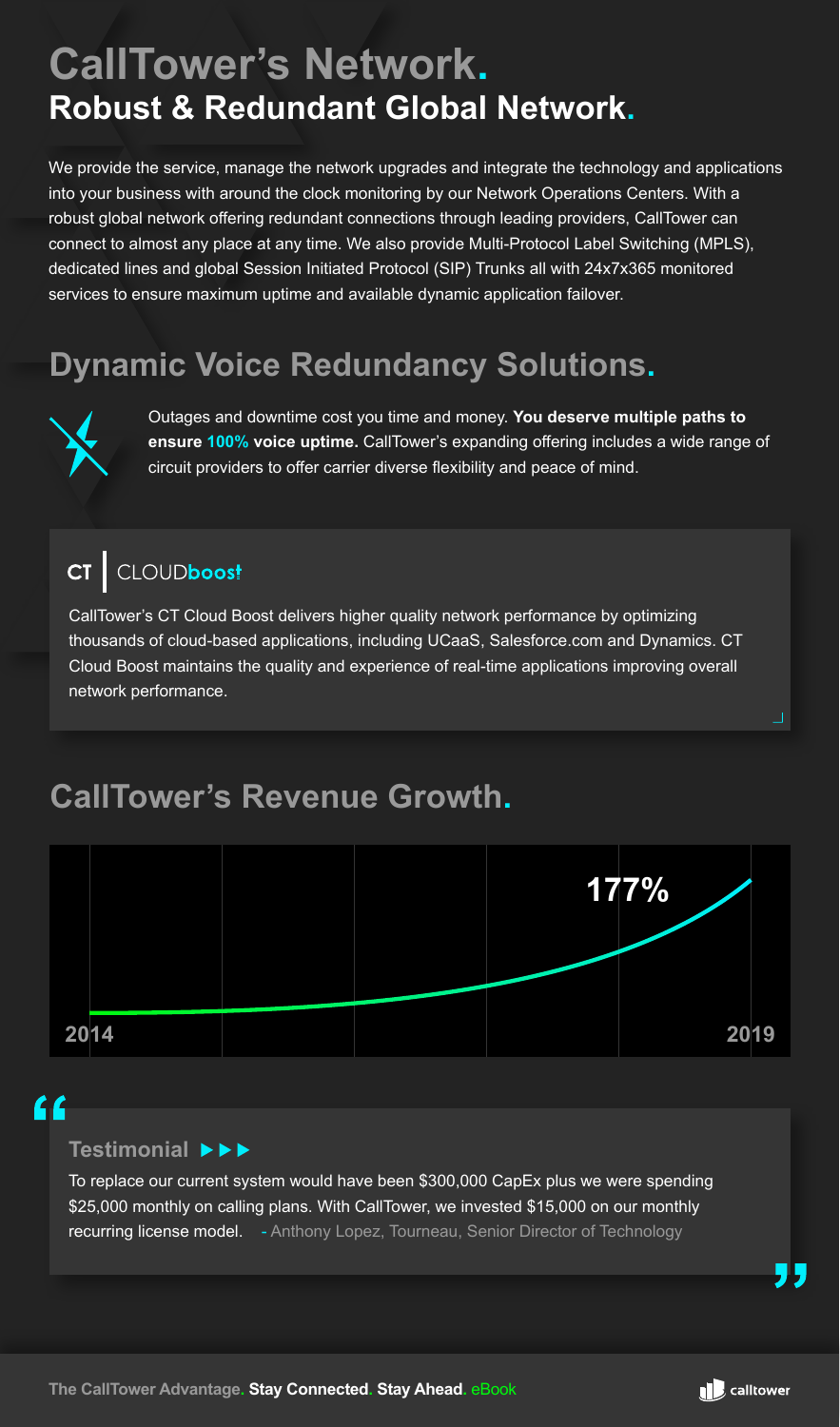## **CallTower Mission. To enable people to easily connect to...**

### **Core Values.**







### **3 UC Platforms in our Private Cloud.**



Hosted Cisco CallManager 10.5 and HCS 11.5

Microsoft

Microsoft Teams Direct Routing and Native Skype for Business

**CLOUD CT** 

- $\blacksquare$  Five9 Get all the benefits of feature-rich, on-premise Contact Center systems with none of the hassle.
- CT Cloud Contact Center Fully-featured, Powerful and Complete End-to-end Cloud Contact Center
- Clarity Connect Native Skype for Business Contact Center
- CT Cloud Boost The solution provides local and global businesses with enterprise-grade, reliable performance for real-time applications like voice and video.
- Call Recording Call Recording supports organizations to manage risk and compliance better, improve quality assurance and increase productivity.

Hosted Voice SIP



- **Contact Center Options** Contact Center Options CRM **CRM** Not only does CRM integration save valuable time for professionals who interact with customers and prospects, but it also elevates the way business is conducted by streamlining CRM interactions and delivering what once was only available to the Fortune 1000.
	- Video Room Solutions The marketplace has been asking for higher quality, less expensive video conferencing with a consistent user experience across all devices.
	- Synergy Cisco and Microsoft Interoperability.
	- UC Analytics UC Analytics provides you with granular details that enable you to more productively achieve company goals.

### **Key UCaaS Integrations.**